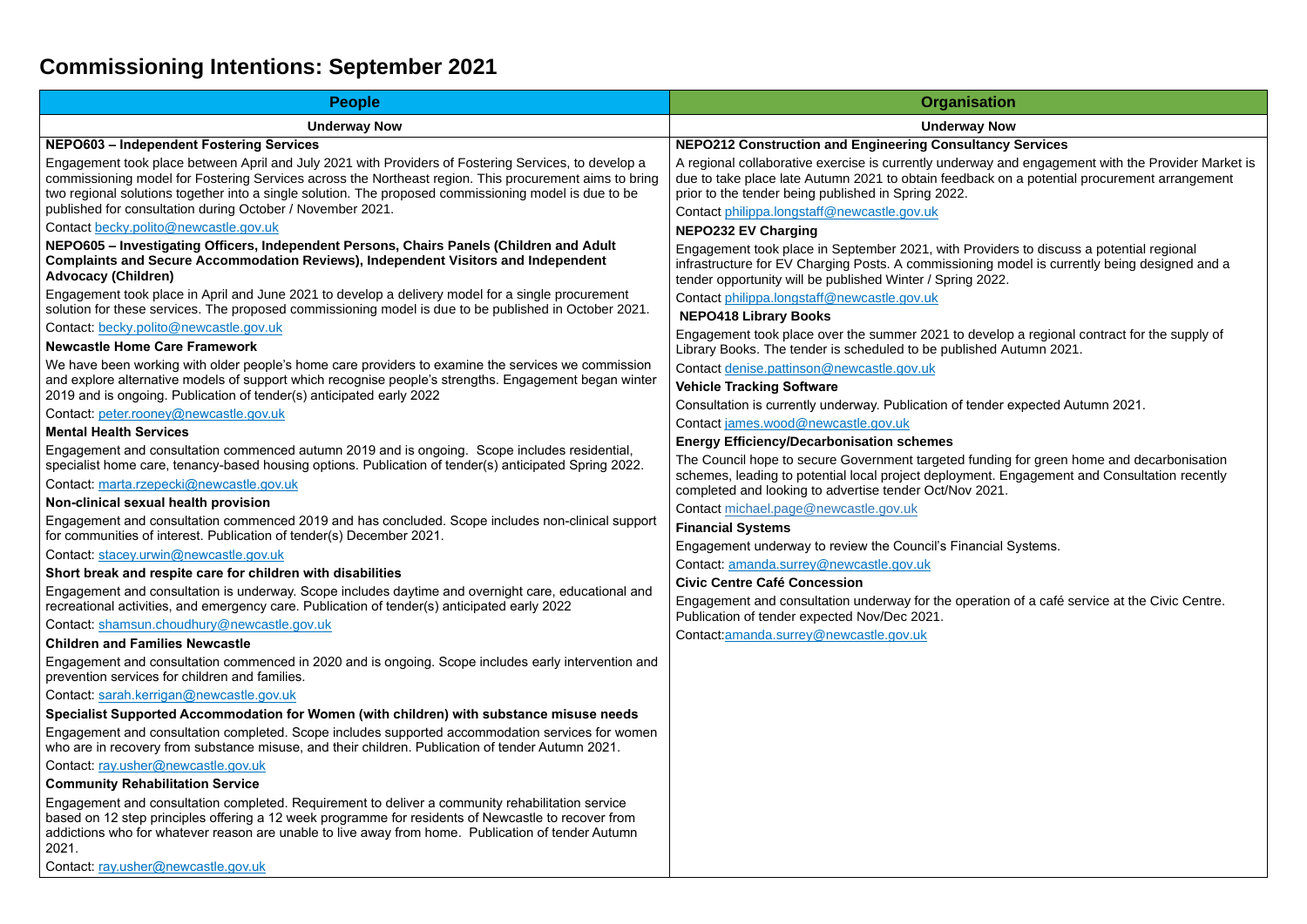| Coming up in 2021/22                                                                                                                                              | Coming up in 2021/22                                           |
|-------------------------------------------------------------------------------------------------------------------------------------------------------------------|----------------------------------------------------------------|
| <b>Learning Disability and Autism Services</b>                                                                                                                    | <b>Ventilation works</b>                                       |
| Engagement and consultation commenced Spring 2021. Scope includes supported living, tenancy-based                                                                 | Engagement and consultation to commence December 2021          |
| housing options and community support. Publication of tender(s) anticipated Spring 2022.                                                                          | Scope includes routine servicing and maintenance to the Cou    |
| Contact susan.djouama@newcastle.gov.uk                                                                                                                            | systems within residential and communal areas of the Council   |
| <b>Public Health: Drug and Alcohol Residential Rehabilitation</b>                                                                                                 | place for April 2022.                                          |
| Consultation is ongoing around links to other D&A funding to ensure a full system response to local need.                                                         | Contact michael.page@newcastle.gov.uk                          |
| Publication of tender(s) anticipated Spring 2022.                                                                                                                 | <b>Transforming Cities Project</b>                             |
| Contact claire.knox@newcastle.gov.uk                                                                                                                              | Engagement and consultation to commence Jan/Feb 2022           |
| Coordinated responses to rough sleeping                                                                                                                           | Scope includes a major project with multiple stakeholders to n |
| Engagement has commenced with homelessness services and further consultation to take place into                                                                   | the Cities public transport infrastructure.                    |
| 2022. Scope includes outreach provision.                                                                                                                          | Contact michael.page@newcastle.gov.uk                          |
| Contact ray.usher@newcastle.gov.uk                                                                                                                                | <b>Newcastle 'Creates' Festival</b>                            |
| Rapid Response Fund (Youth) Framework – This will provide short term interventions for citywide rapid                                                             | Engagement and consultation to commence Oct/Nov 2021           |
| response to emerging issues around young people. Where an intervention is required, organisations on                                                              | Scope includes creative production services and subsequent     |
| the framework will be able to submit bids to deliver necessary activity which will operate through mini                                                           | Council - Publication of Tender expected December 2021         |
| competitions. It will complement and link with provision funded through the Newcastle Youth Fund.<br>Publication of framework opportunity expected in early 2022. | Contact michael.page@newcastle.gov.uk                          |
|                                                                                                                                                                   |                                                                |
| Contact: Shamsun.choudhury@newcastle.gov.uk                                                                                                                       |                                                                |

# **Outcome of Previous Commissioning Intentions**

Due to the exceptional circumstances created by the outbreak of COVID-19, some consultation and engagement activity was halted in the period September 2020 to March 2021 to allow organisations to better respond to the needs of their own organisation and workforce. Where this has impacted on procurement timescales, the outcomes of procurement activity will be presented in forthcoming Commissioning Intentions documents. More information on the contracts awarded below can be found on the [NEPO Portal.](https://www.nepo.org/suppliers/portal)

# **Procurement Pipeline: Sept 2021 – March 2022**

The pipeline is a high-level plan of the procurements we expect to publish over the next 3-6 months, however, the opportunities listed below may be subject to change and additional procurement opportunities may be added. Any changes to this schedule or additional procurement opportunities will be published on the [NEPO Portal](https://www.nepo.org/suppliers/portal) where all of our open procurement opportunities are published. For more information on any of the procurement opportunities listed, or to submit a response, please visit the [NEPO Portal.](https://www.nepo.org/suppliers/portal)

## **Expected October 2021**

- Hire of Operated and Non-Operated Plant
- Lift Service and Maintenance Contract for the Councils Lift Estate
- Lift Refurbishment at Wansbeck House
- Food Concepts

## **Expected November 2021**

- Woodside Avenue Site Remediation
- Supply of Library Self Service Kiosks

the Councils Heat Recovery Ventilation Councils Housing Stock. Contract to be in

ders to make efficiencies and improvements to

equent delivery of festival for Newcastle City